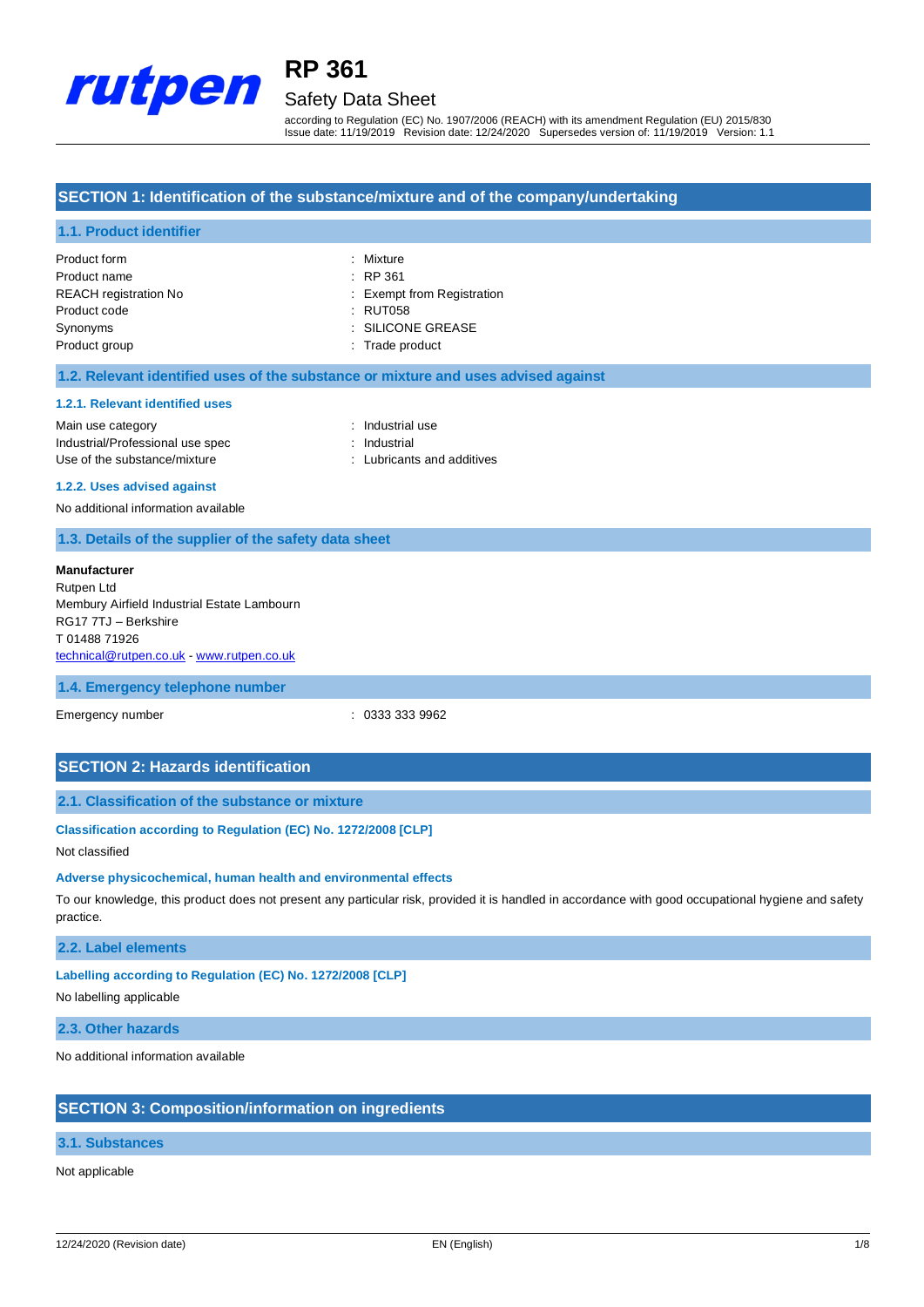# Safety Data Sheet

according to Regulation (EC) No. 1907/2006 (REACH) with its amendment Regulation (EU) 2015/830

| 3.2. Mixtures             |                                                                           |                |                                                                                     |  |
|---------------------------|---------------------------------------------------------------------------|----------------|-------------------------------------------------------------------------------------|--|
| <b>Name</b>               | <b>Product identifier</b>                                                 | $\frac{9}{6}$  | <b>Classification according to</b><br>Regulation (EC) No. 1272/2008<br><b>ICLP1</b> |  |
| AMORPHOUS SILICON DIOXIDE | CAS-No.: 7631-86-9<br>EC-No.: 231-545-4<br>REACH-no: 01-2119379499-<br>16 | $\ge 5 - < 15$ | Not classified                                                                      |  |

# **SECTION 4: First aid measures**

| 4.1. Description of first aid measures                           |                                                                  |  |
|------------------------------------------------------------------|------------------------------------------------------------------|--|
| First-aid measures after inhalation                              | : Remove person to fresh air and keep comfortable for breathing. |  |
| First-aid measures after skin contact                            | : Wash skin with plenty of water.                                |  |
| First-aid measures after eye contact                             | : Rinse eyes with water as a precaution.                         |  |
| First-aid measures after ingestion                               | : Call a poison center or a doctor if you feel unwell.           |  |
| 4.2. Most important symptoms and effects, both acute and delayed |                                                                  |  |

No additional information available

**4.3. Indication of any immediate medical attention and special treatment needed**

Treat symptomatically.

| <b>SECTION 5: Firefighting measures</b>                    |                                                                                                                                           |  |  |  |
|------------------------------------------------------------|-------------------------------------------------------------------------------------------------------------------------------------------|--|--|--|
| 5.1. Extinguishing media                                   |                                                                                                                                           |  |  |  |
| Suitable extinguishing media                               | Water spray. Dry powder. Foam.                                                                                                            |  |  |  |
| 5.2. Special hazards arising from the substance or mixture |                                                                                                                                           |  |  |  |
| Hazardous decomposition products in case of fire           | : Toxic fumes may be released.                                                                                                            |  |  |  |
| 5.3. Advice for firefighters                               |                                                                                                                                           |  |  |  |
| Protection during firefighting                             | Do not attempt to take action without suitable protective equipment. Self-contained<br>breathing apparatus. Complete protective clothing. |  |  |  |

| <b>SECTION 6: Accidental release measures</b>                            |                                                                                                                                                                |  |  |
|--------------------------------------------------------------------------|----------------------------------------------------------------------------------------------------------------------------------------------------------------|--|--|
| 6.1. Personal precautions, protective equipment and emergency procedures |                                                                                                                                                                |  |  |
| 6.1.1. For non-emergency personnel<br>Emergency procedures               | : Ventilate spillage area.                                                                                                                                     |  |  |
| 6.1.2. For emergency responders                                          |                                                                                                                                                                |  |  |
| Protective equipment                                                     | : Do not attempt to take action without suitable protective equipment. For further information<br>refer to section 8: "Exposure controls/personal protection". |  |  |
| <b>6.2. Environmental precautions</b>                                    |                                                                                                                                                                |  |  |
| Avoid release to the environment.                                        |                                                                                                                                                                |  |  |
| 6.3. Methods and material for containment and cleaning up                |                                                                                                                                                                |  |  |

| Methods for cleaning up | : Mechanically recover the product.                             |
|-------------------------|-----------------------------------------------------------------|
| Other information       | : Dispose of materials or solid residues at an authorized site. |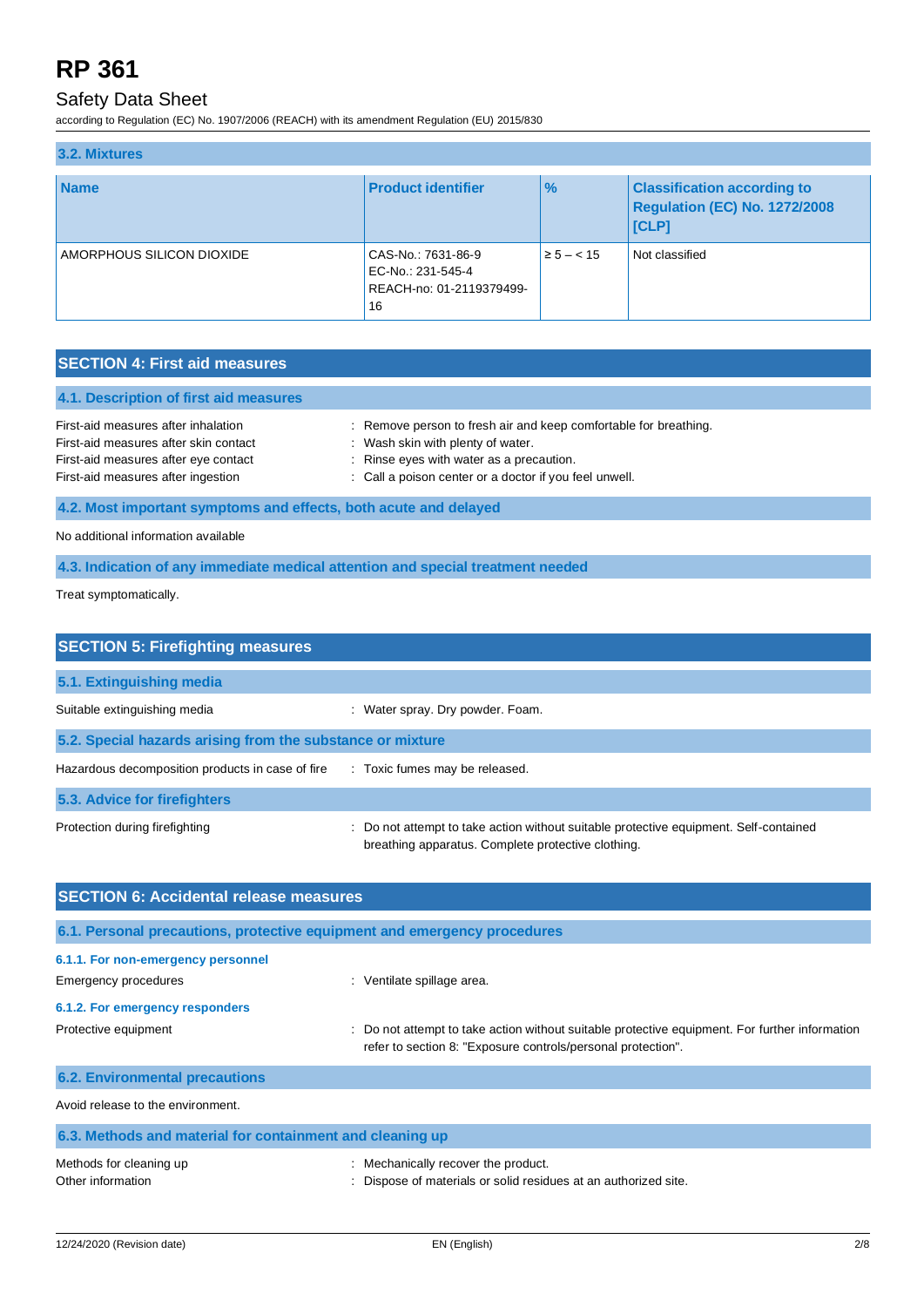# Safety Data Sheet

according to Regulation (EC) No. 1907/2006 (REACH) with its amendment Regulation (EU) 2015/830

# **6.4. Reference to other sections**

For further information refer to section 13.

| <b>SECTION 7: Handling and storage</b>                            |                                                                                                                                                                                              |  |  |  |
|-------------------------------------------------------------------|----------------------------------------------------------------------------------------------------------------------------------------------------------------------------------------------|--|--|--|
| 7.1. Precautions for safe handling                                |                                                                                                                                                                                              |  |  |  |
| Precautions for safe handling<br>Hygiene measures                 | : Ensure good ventilation of the work station. Wear personal protective equipment.<br>: Do not eat, drink or smoke when using this product. Always wash hands after handling the<br>product. |  |  |  |
| 7.2. Conditions for safe storage, including any incompatibilities |                                                                                                                                                                                              |  |  |  |
| Storage conditions                                                | : Store in a well-ventilated place. Keep cool.                                                                                                                                               |  |  |  |
| 7.3. Specific end use(s)                                          |                                                                                                                                                                                              |  |  |  |
|                                                                   |                                                                                                                                                                                              |  |  |  |

No additional information available

# **SECTION 8: Exposure controls/personal protection**

## **8.1. Control parameters**

## **8.1.1 National occupational exposure and biological limit values**

No additional information available

## **8.1.2. Recommended monitoring procedures**

No additional information available

## **8.1.3. Air contaminants formed**

No additional information available

# **8.1.4. DNEL and PNEC**

No additional information available

### **8.1.5. Control banding**

No additional information available

**8.2. Exposure controls**

#### **8.2.1. Appropriate engineering controls**

#### **Appropriate engineering controls:**

Ensure good ventilation of the work station.

#### **8.2.2. Personal protection equipment**

**Personal protective equipment symbol(s):**



#### **8.2.2.1. Eye and face protection**

**Eye protection:** Safety glasses

#### **8.2.2.2. Skin protection**

**Skin and body protection:** Wear suitable protective clothing

**Hand protection:** Protective gloves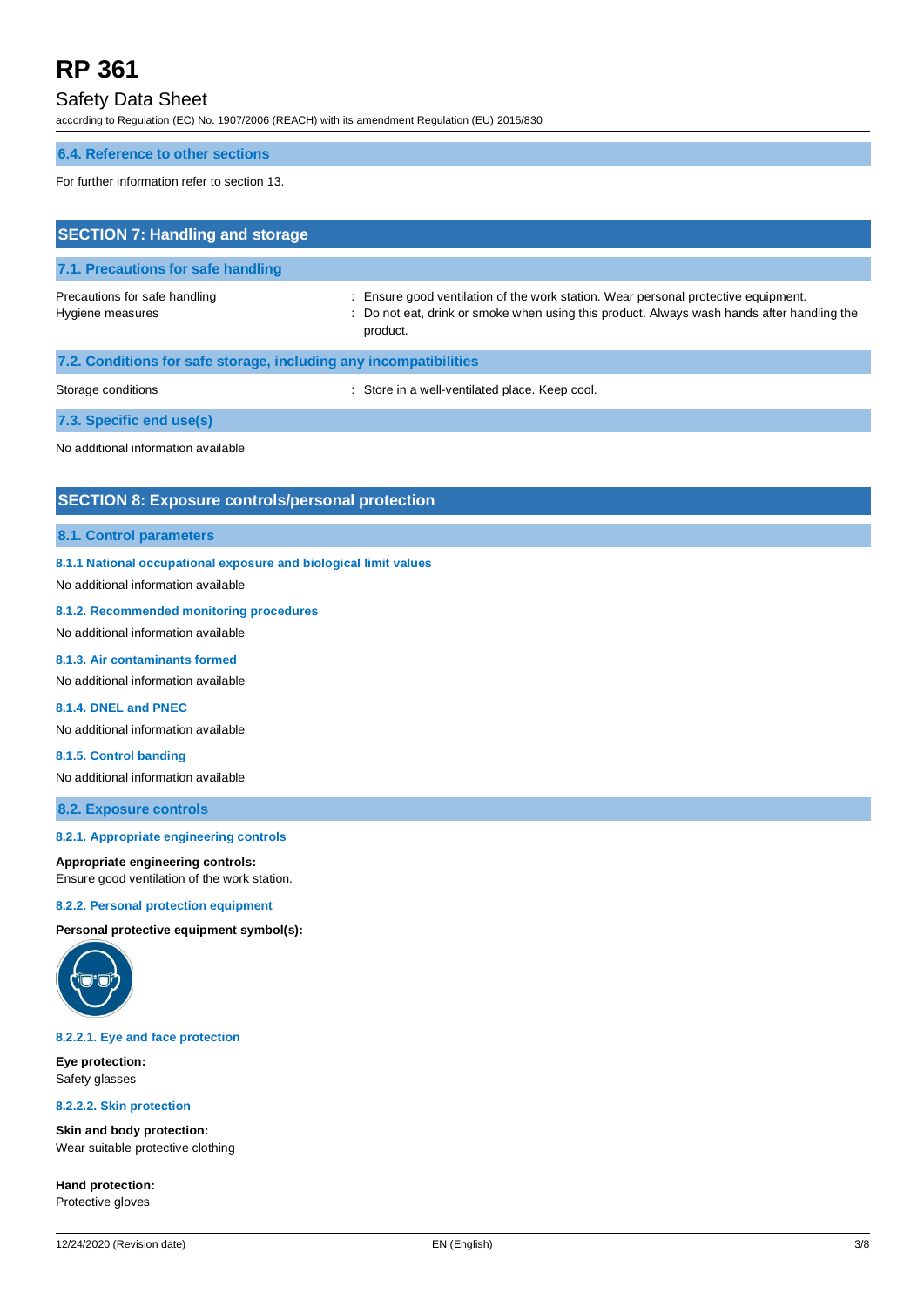# Safety Data Sheet

according to Regulation (EC) No. 1907/2006 (REACH) with its amendment Regulation (EU) 2015/830

### **8.2.2.3. Respiratory protection**

#### **Respiratory protection:**

In case of insufficient ventilation, wear suitable respiratory equipment

## **8.2.2.4. Thermal hazards**

No additional information available

#### **8.2.3. Environmental exposure controls**

#### **Environmental exposure controls:**

Avoid release to the environment.

# **SECTION 9: Physical and chemical properties**

# **9.1. Information on basic physical and chemical properties**

| Physical state                                  | : Solid                   |
|-------------------------------------------------|---------------------------|
| Colour                                          | : Colourless.             |
| Odour                                           | Barely perceptible odour. |
| Odour threshold                                 | No data available         |
| рH                                              | No data available         |
| Relative evaporation rate (butylacetate=1)      | No data available         |
| Melting point                                   | $-41$                     |
| Freezing point                                  | Not applicable            |
| Boiling point                                   | 300 °C                    |
| Flash point                                     | Not applicable            |
| Auto-ignition temperature                       | Not applicable            |
| Decomposition temperature                       | No data available         |
| Flammability (solid, gas)                       | Non flammable.            |
| Vapour pressure                                 | : No data available       |
| Relative vapour density at 20 °C                | No data available         |
| Relative density                                | 1000kg/m3                 |
| Solubility                                      | No data available         |
| Partition coefficient n-octanol/water (Log Pow) | No data available         |
| Viscosity, kinematic                            | Not applicable            |
| Viscosity, dynamic                              | No data available         |
| Explosive properties                            | No data available         |
| Oxidising properties                            | No data available         |
| <b>Explosive limits</b>                         | Not applicable            |
|                                                 |                           |

## **9.2. Other information**

No additional information available

# **SECTION 10: Stability and reactivity**

## **10.1. Reactivity**

The product is non-reactive under normal conditions of use, storage and transport.

## **10.2. Chemical stability**

Stable under normal conditions.

## **10.3. Possibility of hazardous reactions**

No dangerous reactions known under normal conditions of use.

## **10.4. Conditions to avoid**

None under recommended storage and handling conditions (see section 7).

### **10.5. Incompatible materials**

No additional information available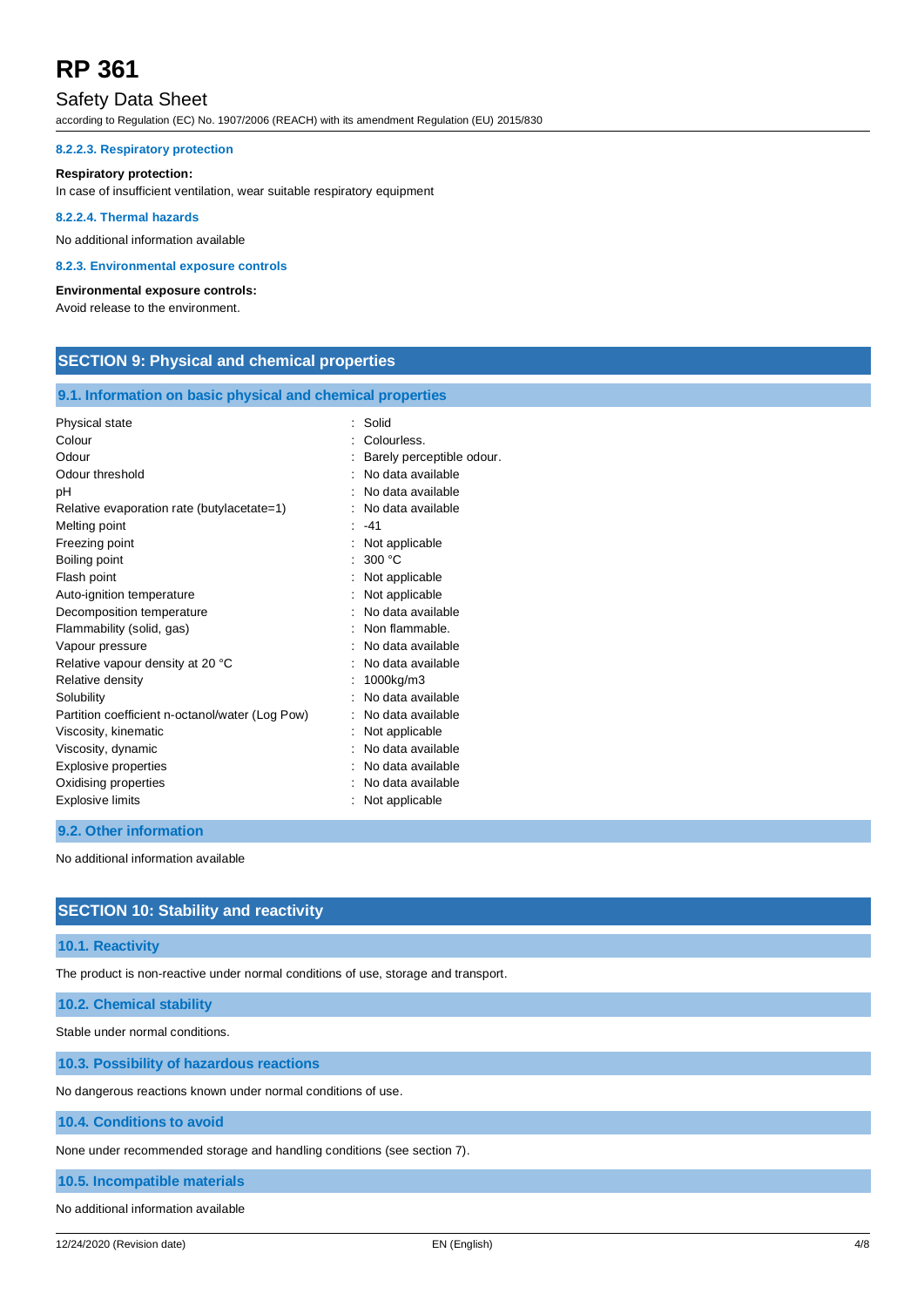# Safety Data Sheet

according to Regulation (EC) No. 1907/2006 (REACH) with its amendment Regulation (EU) 2015/830

# **10.6. Hazardous decomposition products**

Under normal conditions of storage and use, hazardous decomposition products should not be produced.

| <b>SECTION 11: Toxicological information</b> |                     |  |
|----------------------------------------------|---------------------|--|
| 11.1 Information on toxicological effects    |                     |  |
| Acute toxicity (oral)                        | Not classified<br>٠ |  |
| Acute toxicity (dermal)                      | Not classified<br>٠ |  |
| Acute toxicity (inhalation)                  | Not classified<br>٠ |  |
| Skin corrosion/irritation                    | Not classified<br>÷ |  |
| Serious eye damage/irritation                | Not classified<br>÷ |  |
| Respiratory or skin sensitisation            | Not classified<br>÷ |  |
| Germ cell mutagenicity                       | Not classified<br>٠ |  |
| Carcinogenicity                              | Not classified<br>÷ |  |
| Reproductive toxicity                        | Not classified<br>÷ |  |
| STOT-single exposure                         | Not classified<br>÷ |  |
| STOT-repeated exposure                       | Not classified<br>÷ |  |
| Aspiration hazard                            | Not classified<br>÷ |  |
| <b>RP 361</b>                                |                     |  |
| Viscosity, kinematic                         | Not applicable      |  |

| <b>SECTION 12: Ecological information</b>                                                                                                                                  |                                                                                                                                                                  |
|----------------------------------------------------------------------------------------------------------------------------------------------------------------------------|------------------------------------------------------------------------------------------------------------------------------------------------------------------|
| 12.1. Toxicity                                                                                                                                                             |                                                                                                                                                                  |
| Ecology - general<br>Hazardous to the aquatic environment, short-term<br>(acute)<br>Hazardous to the aquatic environment, long-term<br>(chronic)<br>Not rapidly degradable | The product is not considered harmful to aquatic organisms nor to cause long-term adverse<br>effects in the environment.<br>: Not classified<br>: Not classified |
| 12.2. Persistence and degradability                                                                                                                                        |                                                                                                                                                                  |
| No additional information available                                                                                                                                        |                                                                                                                                                                  |
| 12.3. Bioaccumulative potential                                                                                                                                            |                                                                                                                                                                  |
| No additional information available                                                                                                                                        |                                                                                                                                                                  |
| 12.4. Mobility in soil                                                                                                                                                     |                                                                                                                                                                  |
| No additional information available                                                                                                                                        |                                                                                                                                                                  |
| 12.5. Results of PBT and vPvB assessment                                                                                                                                   |                                                                                                                                                                  |
| No additional information available                                                                                                                                        |                                                                                                                                                                  |
| 12.6. Other adverse effects                                                                                                                                                |                                                                                                                                                                  |
| No additional information available                                                                                                                                        |                                                                                                                                                                  |
| <b>SECTION 13: Disposal considerations</b>                                                                                                                                 |                                                                                                                                                                  |

Waste treatment methods : Dispose of contents/container in accordance with licensed collector's sorting instructions.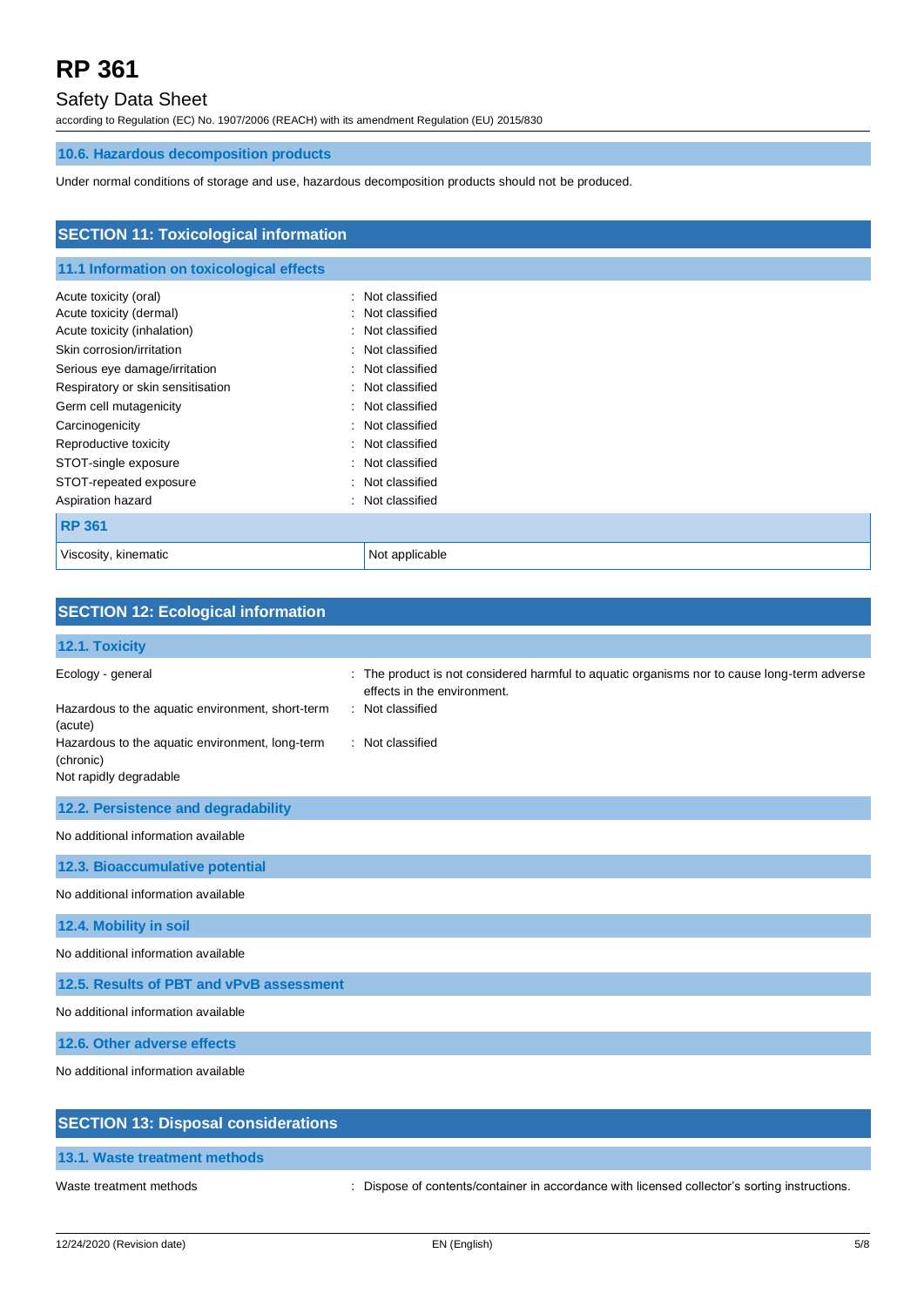# Safety Data Sheet

according to Regulation (EC) No. 1907/2006 (REACH) with its amendment Regulation (EU) 2015/830

| <b>SECTION 14: Transport information</b>         |                |                |                |                |  |
|--------------------------------------------------|----------------|----------------|----------------|----------------|--|
| In accordance with ADR / IMDG / IATA / ADN / RID |                |                |                |                |  |
| <b>ADR</b>                                       | <b>IMDG</b>    | <b>IATA</b>    | <b>ADN</b>     | <b>RID</b>     |  |
| 14.1. UN number                                  |                |                |                |                |  |
| $UN -$                                           | Not applicable | Not applicable | Not applicable | Not applicable |  |
| 14.2. UN proper shipping name                    |                |                |                |                |  |
| Not applicable                                   | Not applicable | Not applicable | Not applicable | Not applicable |  |
| 14.3. Transport hazard class(es)                 |                |                |                |                |  |
| Not applicable                                   | Not applicable | Not applicable | Not applicable | Not applicable |  |
| 14.4. Packing group                              |                |                |                |                |  |
| Not applicable                                   | Not applicable | Not applicable | Not applicable | Not applicable |  |
| <b>14.5. Environmental hazards</b>               |                |                |                |                |  |
| Dangerous for the<br>environment: No             | Not applicable | Not applicable | Not applicable | Not applicable |  |
| No supplementary information available           |                |                |                |                |  |

**14.6. Special precautions for user**

**Overland transport** No data available

**Transport by sea** Not applicable

**Air transport** Not applicable

**Inland waterway transport** Not applicable

**Rail transport** Not applicable

**14.7. Transport in bulk according to Annex II of Marpol and the IBC Code**

Not applicable

# **SECTION 15: Regulatory information**

**15.1. Safety, health and environmental regulations/legislation specific for the substance or mixture**

# **15.1.1. EU-Regulations**

Contains no REACH substances with Annex XVII restrictions

Contains no substance on the REACH candidate list

Contains no REACH Annex XIV substances

Contains no substance subject to Regulation (EU) No 649/2012 of the European Parliament and of the Council of 4 July 2012 concerning the export and import of hazardous chemicals.

Contains no substance subject to Regulation (EU) No 2019/1021 of the European Parliament and of the Council of 20 June 2019 on persistent organic pollutants

Contains no substance subject to Regulation (EU) 2019/1148 of the European Parliament and of the Council of 20 June 2019 on the marketing and use of explosives precursors.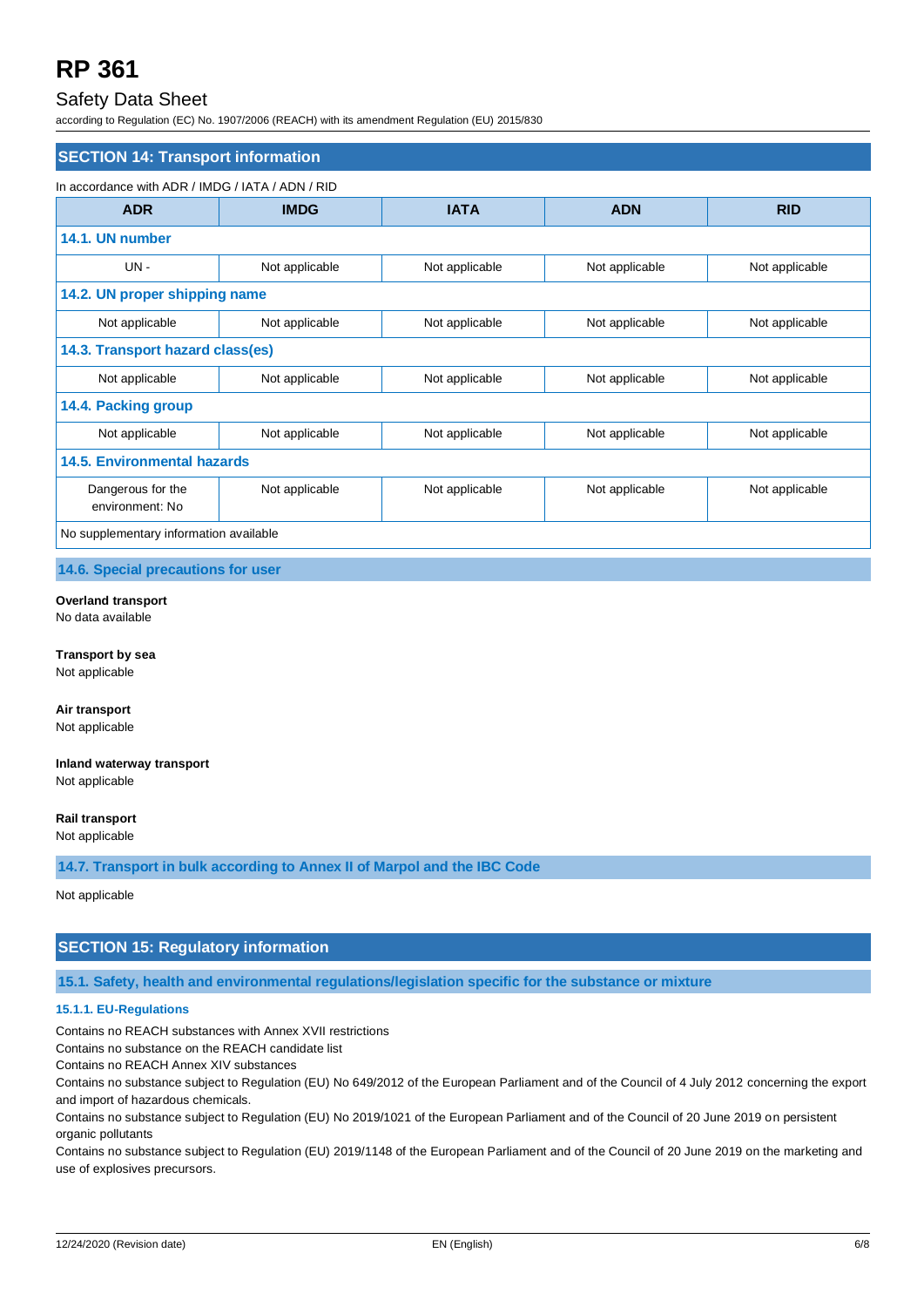# Safety Data Sheet

according to Regulation (EC) No. 1907/2006 (REACH) with its amendment Regulation (EU) 2015/830

# **15.1.2. National regulations**

## **Germany**

| Water hazard class (WGK)<br>Hazardous Incident Ordinance (12. BImSchV) | : WGK nwg, Non-hazardous to water (Classification according to AwSV, Annex 1)<br>: Is not subject of the Hazardous Incident Ordinance (12. BImSchV) |
|------------------------------------------------------------------------|-----------------------------------------------------------------------------------------------------------------------------------------------------|
| <b>Netherlands</b>                                                     |                                                                                                                                                     |
| SZW-lijst van kankerverwekkende stoffen                                | : None of the components are listed                                                                                                                 |
| SZW-lijst van mutagene stoffen                                         | : None of the components are listed                                                                                                                 |
| SZW-lijst van reprotoxische stoffen – Borstvoeding                     | : None of the components are listed                                                                                                                 |
| SZW-lijst van reprotoxische stoffen -<br>Vruchtbaarheid                | : None of the components are listed                                                                                                                 |
| SZW-lijst van reprotoxische stoffen – Ontwikkeling                     | : None of the components are listed                                                                                                                 |
| Switzerland                                                            |                                                                                                                                                     |
| Storage class (LK)                                                     | : NG - Non-hazardous                                                                                                                                |
| 15.2. Chemical safety assessment                                       |                                                                                                                                                     |

No chemical safety assessment has been carried out

# **SECTION 16: Other information**

| <b>Indication of changes</b> |                                  |               |                 |  |
|------------------------------|----------------------------------|---------------|-----------------|--|
| <b>Section</b>               | <b>Changed item</b>              | <b>Change</b> | <b>Comments</b> |  |
|                              | Supersedes version of            | Added         |                 |  |
|                              | Revision date                    | Added         |                 |  |
| 1.2                          | Use of the substance/mixture     | Added         |                 |  |
| 1.2                          | Main use category                | Added         |                 |  |
| 1.2                          | Industrial/Professional use spec | Added         |                 |  |
| 16                           | Abbreviations and acronyms       | Added         |                 |  |

| <b>Abbreviations and acronyms:</b> |                                                                                                 |  |
|------------------------------------|-------------------------------------------------------------------------------------------------|--|
| <b>ADN</b>                         | European Agreement concerning the International Carriage of Dangerous Goods by Inland Waterways |  |
| <b>ADR</b>                         | European Agreement concerning the International Carriage of Dangerous Goods by Road             |  |
| <b>ATE</b>                         | <b>Acute Toxicity Estimate</b>                                                                  |  |
| <b>BCF</b>                         | Bioconcentration factor                                                                         |  |
| <b>BLV</b>                         | Biological limit value                                                                          |  |
| <b>BOD</b>                         | Biochemical oxygen demand (BOD)                                                                 |  |
| <b>COD</b>                         | Chemical oxygen demand (COD)                                                                    |  |
| <b>DMEL</b>                        | <b>Derived Minimal Effect level</b>                                                             |  |
| <b>DNEL</b>                        | Derived-No Effect Level                                                                         |  |
| EC-No.                             | <b>European Community number</b>                                                                |  |
| <b>EC50</b>                        | Median effective concentration                                                                  |  |
| <b>EN</b>                          | European Standard                                                                               |  |
| <b>IARC</b>                        | International Agency for Research on Cancer                                                     |  |
| <b>IATA</b>                        | International Air Transport Association                                                         |  |
| <b>IMDG</b>                        | International Maritime Dangerous Goods                                                          |  |
| <b>LC50</b>                        | Median lethal concentration                                                                     |  |
| LD50                               | Median lethal dose                                                                              |  |